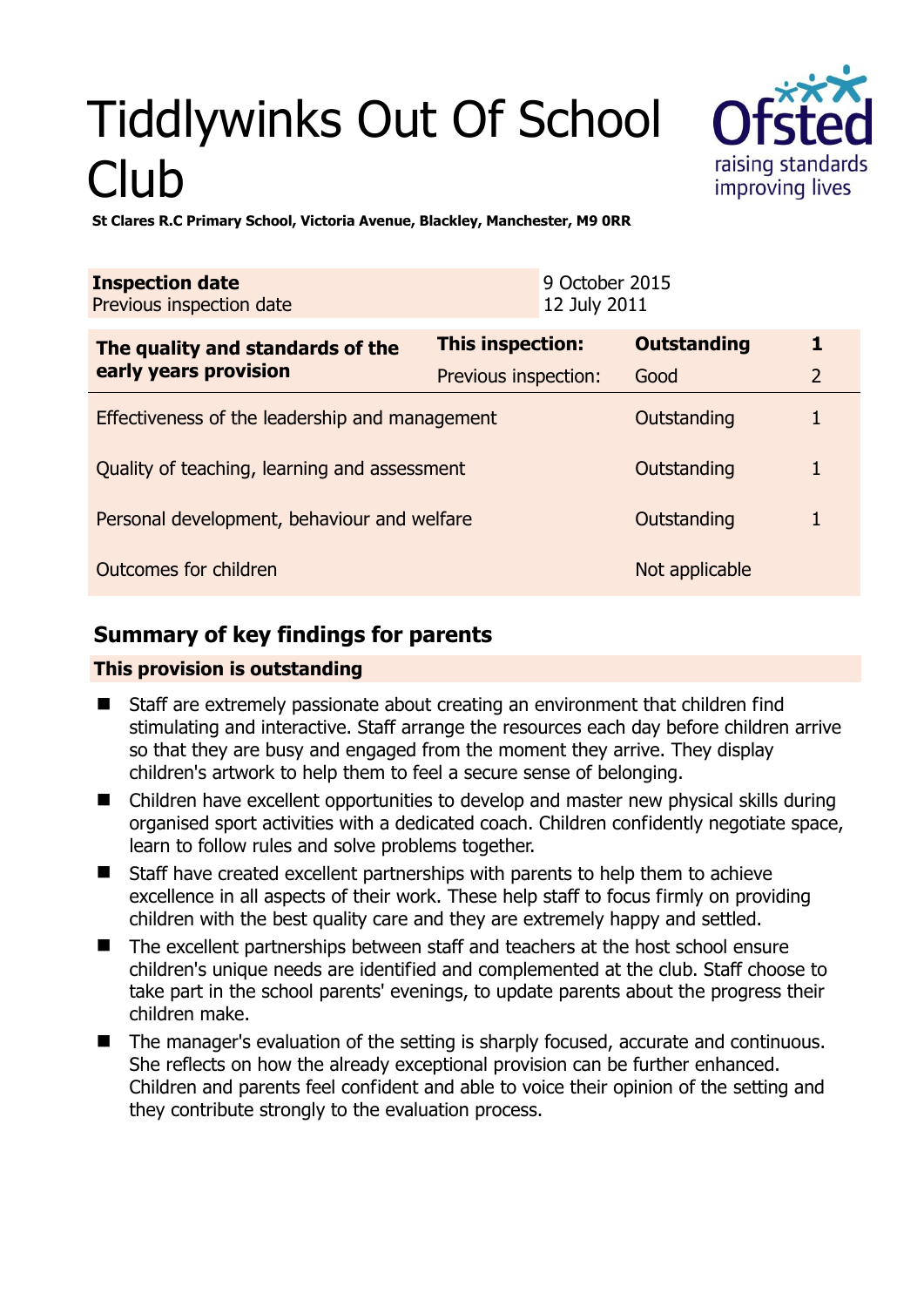# **What the setting needs to do to improve further**

#### **To further improve the quality of the early years provision the provider should:**

■ continue to find ways to increase and nurture children's enthusiasm, intrigue and interest in their local community and the wider world.

#### **Inspection activities**

- The inspector held meetings with the management team. She looked at relevant documentation, such as the self-evaluation and checked evidence of the suitability of staff.
- The inspector spoke to a small selection of parents and children during the inspection, and took account of their views.
- The inspector sampled a range of documentation, including safeguarding policies and procedures, children's records and risk assessments.
- The inspector observed activities in the indoor and outdoor environments.

## **Inspector**

Helen Gaze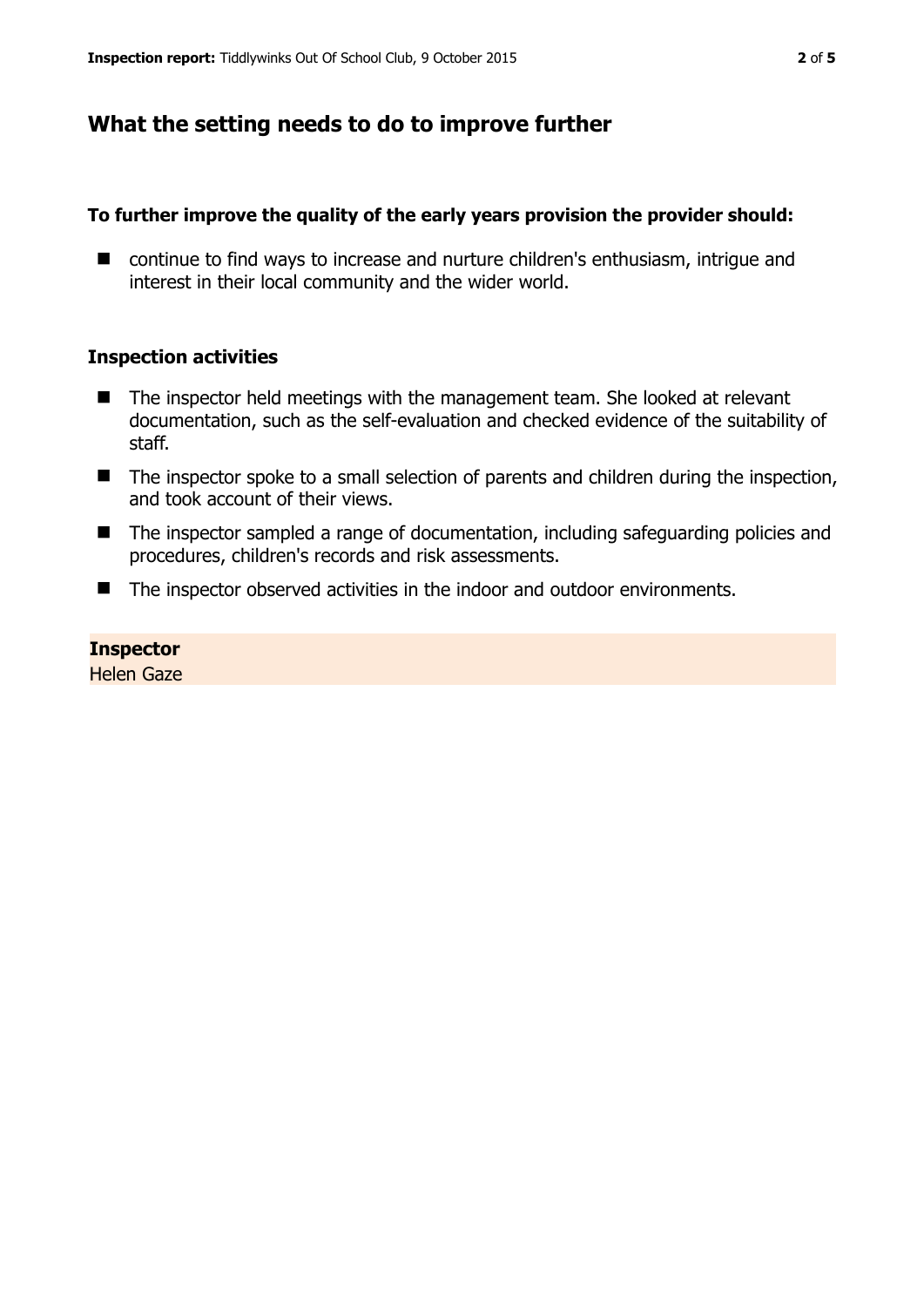# **Inspection findings**

## **Effectiveness of the leadership and management is outstanding**

The management team is exceptionally inspirational, driven and passionate. The management team demonstrates a profound respect for the longstanding staff team, who are highly skilled, passionate and dedicated to their work. Supervision arrangements are excellent and focus strongly on providing staff with high-quality support. The arrangements for safeguarding are effective. High priority is given to safeguarding and staff attend regular training to further their already first-rate and comprehensive knowledge of how to promote and protect the welfare of children. Staff are extremely knowledgeable of the reporting procedures for if they had a concern and this helps to make sure children's safety is paramount. Staff regularly share their expert knowledge, skills and understanding at team meetings and regularly observe each other to help improve their already excellent practice. Staff are passionate about working with the local authority and they have secured quality awards for their excellent work.

## **Quality of teaching, learning and assessment is outstanding**

The highly skilled staff team work extremely well together to ensure that all interactions with children are meaningful, positive and highly effective. Children enjoy a wealth of exciting and innovative experiences that help to complement the learning that takes place in school. Children show a particular eagerness for activities they have requested, such as, sport, art and craft and games. This helps to develop children's confidence extremely well and they are able to work well, and communicate effectively, with their peers. Staff are extremely skilful at motivating and engaging children through activities that foster their love of investigating and exploring their natural world. Staff bring in materials from outdoors and work with children to find out facts about what they have observed. Staff plan to continue children's interest of the wider world through making further links within the community.

## **Personal development, behaviour and welfare are outstanding**

Children form extremely strong attachments to staff and develop a strong sense of security. They are independent and confident. Staff focus strongly on helping children to develop excellent communication skills to negotiate and influence decision making in the setting. This helps children to have a very positive attitude of the setting and they extremely enjoy everything that they have helped to create at the club. Staff provide exciting opportunities for children to find out about each other when they first start. Children show great respect for each other, work in groups and listen to each other, building their confidence and self-esteem. Younger children are supported by older children to get to know the flexible routine, so that they are able to manage their own needs and make independent choices. Children choose from a range of healthy and nutritious snacks. They develop a secure sense of achievement when they explore and try the different foods that they have helped to choose and prepare. This provides excellent support for children developing a healthy lifestyle.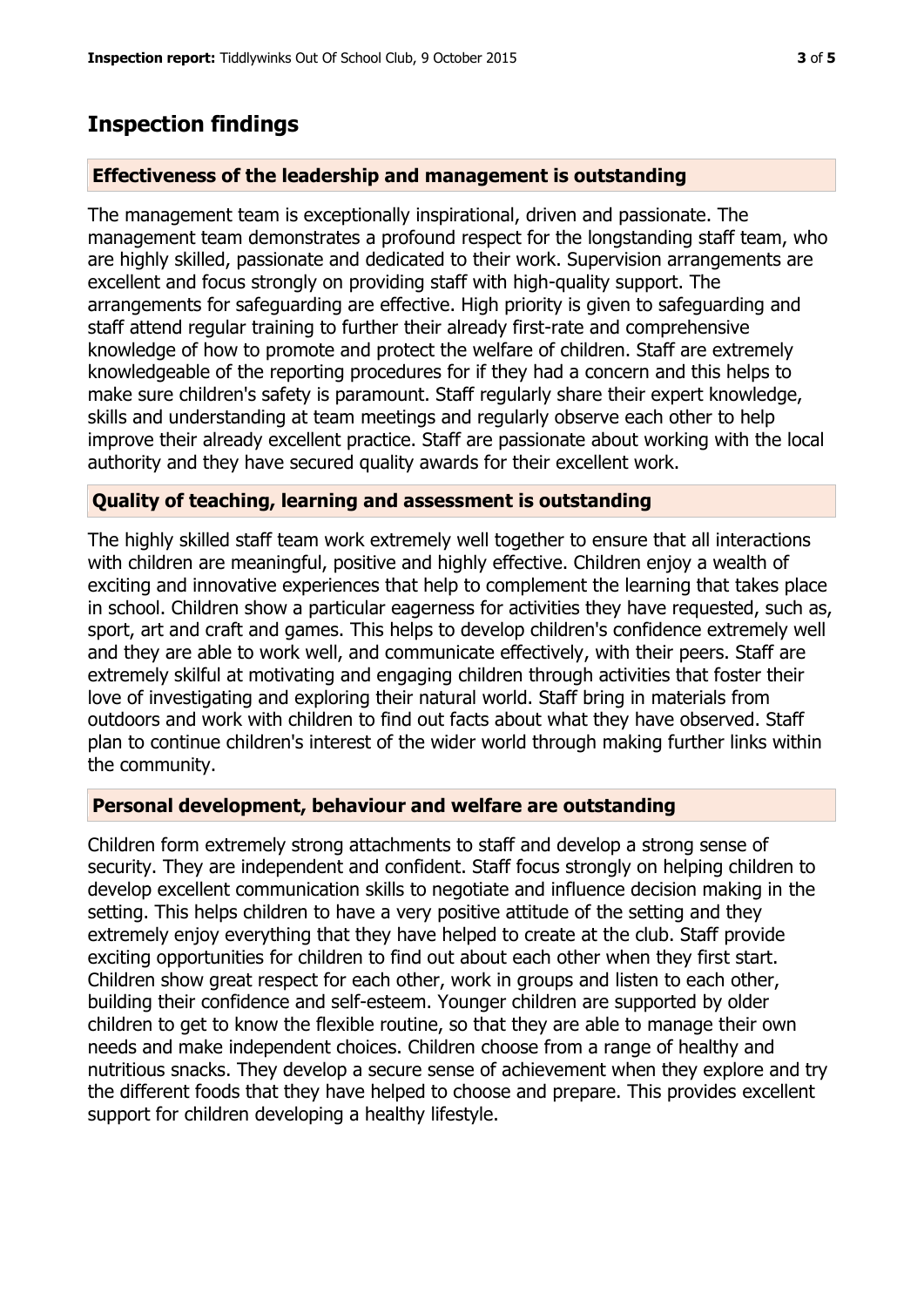# **Setting details**

| Unique reference number       | EY410883                               |  |
|-------------------------------|----------------------------------------|--|
| <b>Local authority</b>        | Manchester                             |  |
| <b>Inspection number</b>      | 851134                                 |  |
| <b>Type of provision</b>      | Out of school provision                |  |
| Day care type                 | Childcare - Non-Domestic               |  |
| Age range of children         | $3 - 11$                               |  |
| <b>Total number of places</b> | 40                                     |  |
| Number of children on roll    | 33                                     |  |
| <b>Name of provider</b>       | <b>Tiddlywinks Day Nursery Limited</b> |  |
| Date of previous inspection   | 12 July 2011                           |  |
| <b>Telephone number</b>       | 0161 721 4278                          |  |

Tiddlywinks Out Of School Club was registered in 2010. The club employs six members of childcare staff. Of these, five hold appropriate early years qualifications at level 2 and above, including one with Early Years Professional status. The club opens from Monday to Friday all year round. Sessions are from 3.15pm until 6pm. The setting also opens during school holidays from 7.30am until 6pm.

This inspection was carried out by Ofsted under sections 49 and 50 of the Childcare Act 2006 on the quality and standards of provision that is registered on the Early Years Register. The registered person must ensure that this provision complies with the statutory framework for children's learning, development and care, known as the Early Years Foundation Stage.

Any complaints about the inspection or the report should be made following the procedures set out in the guidance 'Complaints procedure: raising concerns and making complaints about Ofsted', which is available from Ofsted's website: www.gov.uk/government/organisations/ofsted. If you would like Ofsted to send you a copy of the guidance, please telephone 0300 123 4234, or email enquiries@ofsted.gov.uk.